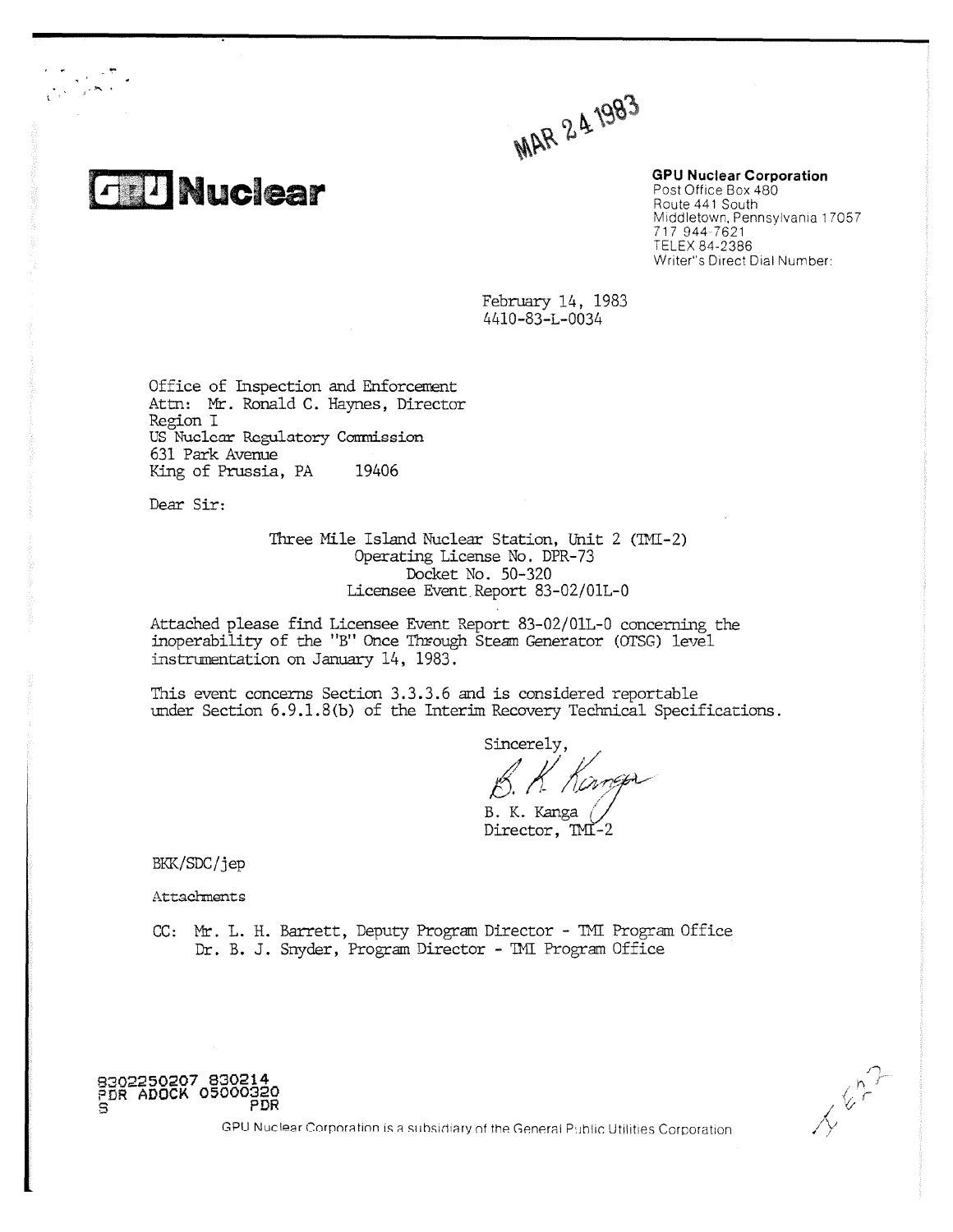Attachment 2 4410-83-L-0034

## LER 83-02/01L-0 EVENT DATE - January 14, 1983

## I. EXPLANATION OF OCCURRENCE

 $\mathcal{L} \subset \mathcal{L}$ 

ت

At 1100 hours on January 14, 1983, while obtaining the "B" Once Through Steam Generator (OTSG) level from Heise gauge GR-PI-1, as required per Operating Procedure 2104-4.143, Revision 0, it was observed that GR-PI-1 had fallen from its mounting. The integrity of the plastic tubing connecting GR-PI-1 to the valve GR-V-28 was not compromised. The level indication for the "B" OTSG was declared inoperable at this time. The "B" OTSG level indication was remounted, recalibrated, and returned to service at 1410 hours on January 14, 1983.

This placed the unit in the action statement of Technical Specification (Tech Spec) Limiting Conditions for Operation (LOD) 3.3.3.6, Table 3.3-10. The event is reportable pursuant to Tech Spec 6.9.1.8(b) due to entry into the action statement of Tech Spec LO 3.3.3.6, Table 3.3-10.

This LER has aspects similar to LER's  $81-33$ ,  $82-34$ ,  $82-37$ , and  $82-41$ .

# II. CAUSE OF THE OCCURRENCE

The event was caused by Heise gauge GR-PI-1 falling from its mounting and receiving a mechanical shock. This shock required that the gauge's calibration • be checked. The Heise gauge had been secured to an angle iron with small tie wraps. This angle iron supported piping associated with the pump GR-F-1. Vibration generated by GR-P-1 caused the tie wraps to fatigue and ultimately fail, thus resulting in the subject condition.

Heise gauge CR-PI-1 was installed in the beginning of January, 1983, specifically to provide level instrumentation capability during the cleanup evolution of the OTSG. The level instrument it replaced could not provide needed indication above the mainsteam lines.

## III. CIRCUMSTANCES SURROUNDING THE OCCURRENCE

At the time of the occurrence, the Unit 2 facility was in a long-term cold chutdcwn state. The reactor decay heat was being removed via loss to ambient. Throughout the event there was no effect on the Reactor Coolant System or the core.

#### IV. CORRECTIVE ACTIONS TAKEN UR

#### Immediate

The ongoing "B" OTSG recirculation evolutions were secured. The gauge was recalibrated and remounted using heavy duty tie wraps. The gauge was remounted on a pipe not associated with pump GR-P-1, thereby isolating it from the vibration.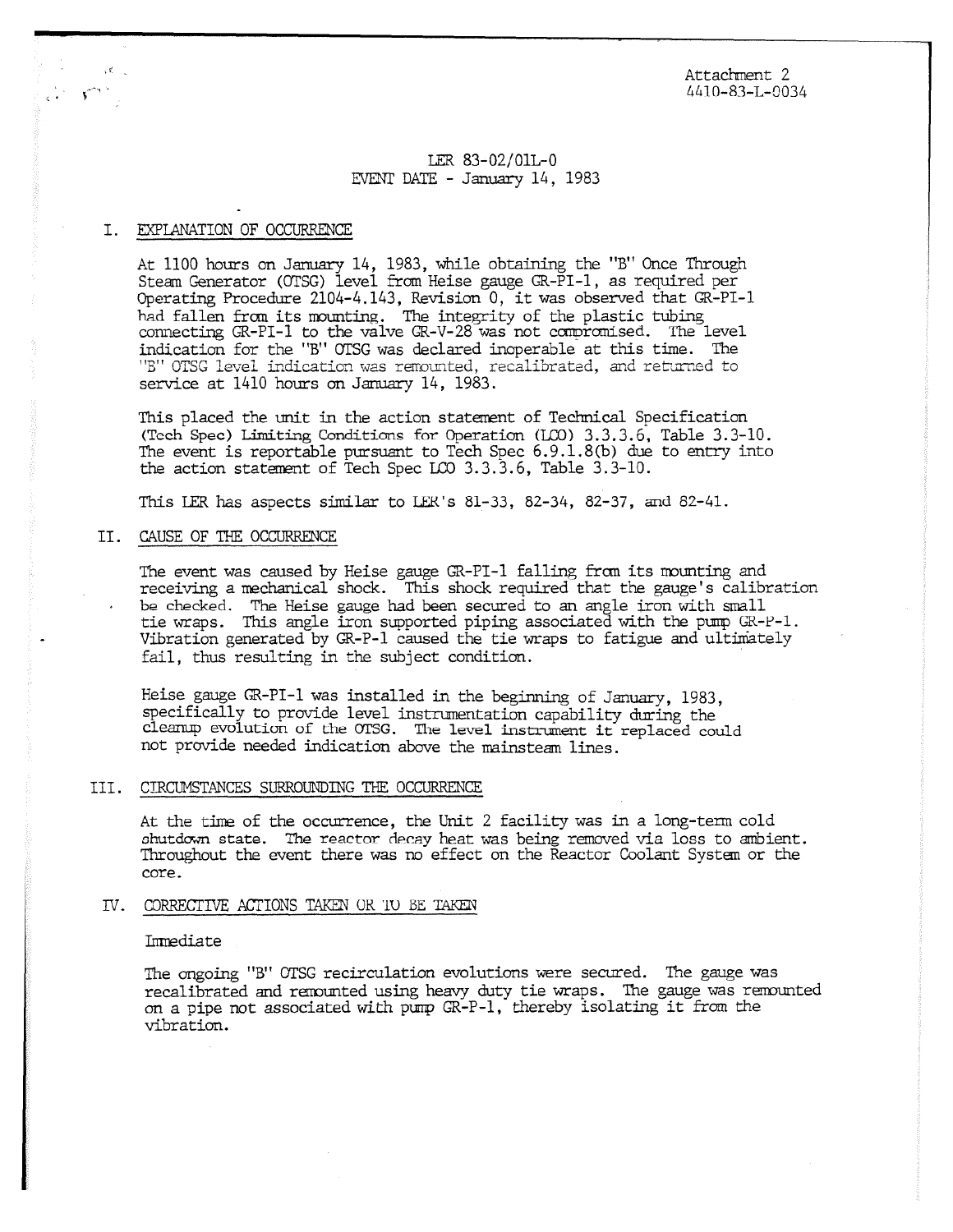Attachment 2 4410-83-L-0034

## Long-Term

 $\mathcal{L}^{\mathcal{A}}$ 

*As* stated in LER 82-37/01L-0, dated December 15, 1982, GPUNC is presently installing a new OTSG level indicator for use on the "A" OTSG which will supply a more accurate level indication based on the static head of water in the OTSG. It is not possible to duplicate this installation on the "B" OTSG because of an inoperative valve located in an inaccessible area of the TMI-2 Reactor Building; however, an alternate arrangement will be installed in the near future. It is GPUNC's intention to have these indicators available by early MArch, 1983, in order to supply a better indication of OTSG water level to support reactor vessel head removal\_

## V. COMPONENT FAILURE DATA

N/A